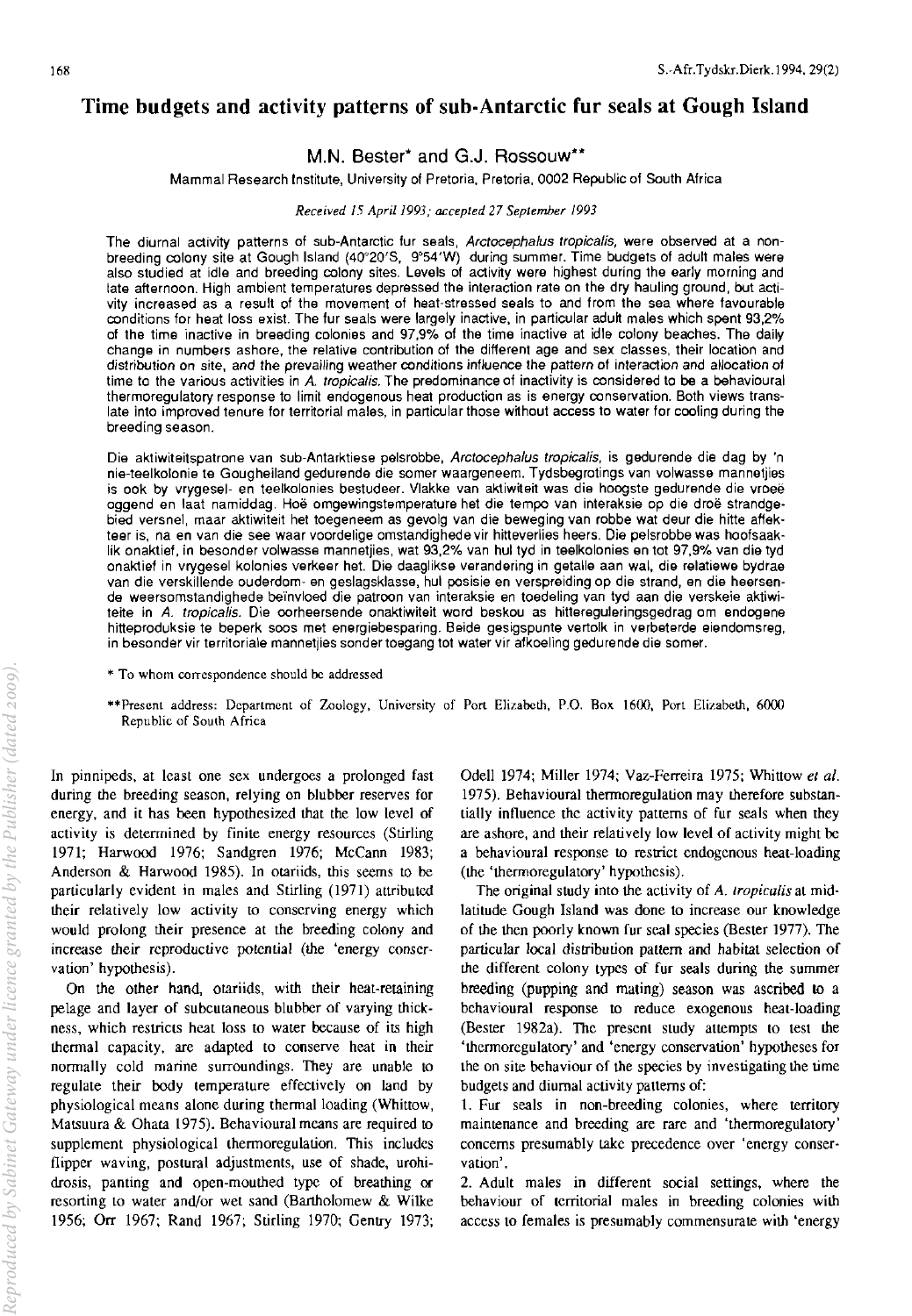conservation', while those adult males largely without territories and females in non-breeding colonies, or without territories and females in idle colonies, arc expected to be 'thermoregulatory' orientated.

## Methods

Observations on *A. Iropicalis* were made on Gough Island  $(40^{\circ}20^{\circ}S, 9^{\circ}54^{\prime}W)$  during daylight hours in the austral summers of  $1974/75$  and  $1975/76$ . The time devoted to different behaviour patterns was estimated from high vantage points at the back of idle, non-breeding and breeding colony sites (defined by Bester 1982a) using scan sampling at intervals of 5-15 min appropriate to the number of animals present (Altmann 1974). The time lapse between scans was constant for each observation period. Observations were usually spread over the period 08:00 - 16:00 and incorporated a wide range of ambient temperatures. Most observations were made on east-facing idle (Admiral Beach north), non-breeding (Seal Beach), and breeding (South Point Beach) colony sites which were 24-30 m wide and backed by 30-2oo-m perpendicular cliffs which sheltered them from the prevailing westerly winds (Bester 1977). Ancillary observations were made at an idle and a breeding colony beach in Snug Harbour on the south coast. Effort was concentrated on the Seal Beach non-breeding colony site which sloped gently towards the inshore area which had a shallow bottom gradient and a relatively wide surf (wet) zone which shifted with the tides. Direct solar radiation, modified by cloud cover and shade (which advanced progressively across the beach from local apparent noon) and ambient temperature, but not wind, were the conspicuous factors operational at these east coast sites, Ambient air temperatures were measured at the observation point, with a shaded mercury bulb thermometer, at the conclusion of each scan. This provided a measure of diurnal temperature trend. not of actual ambient temperature and influence of direct solar radiation experienced by the seals on the site. The threshold value of IS,5°C determined here is defined as the air temperature value at which the fur seal males on the dry hauling ground started abandoning the spread flipper posture (Stirling 1970; 1971; Gentry 1973; Bester 1977) in favour of movement to the surf zone/sea.

The behavioural repertoire of seals was divided into mutually exclusive categories described by Stirling (1971), Crawley, Stark & Dodgshun (1977) and Johnstone & Davis (l9S7). These included 'Lying and Alert' (together forming the Inactive category), interacting with adult males (AM), adult females (AF), subadults (SA) and 'Other' which includes walking and grooming (together forming the Active category). Activities/non-activities were scored separately for the dry hauling ground (beach) and surf zone (defined as the area which is wet as a result of wave action). Adult males were accorded the most attention, since they are conspicuous, present in high numbers in all three colony types, and since predictions could be made for their activity patterns based on the age/sex composition of the colonies. The percentage of animals engaged in a particular behaviour was used as an estimate of the percentage of time spent on that activity by an individual. Differences between groups of seals in the allocation of time were examined by Chi-square analysis of the original number of observations recorded.

# **Results**

#### Diurnal haulout and departure patterns

A. *Iropicalis* at the non-breeding colony site showed a haulout peak during the period  $09:00 - 10:00$  with a general decrease towards 16:00 (Figure 1). Most departures occurred from  $09:00 - 13:00$ , with a decline in the departure rate thereafter. The greatest number were present ashore between 10:00 and 11:00 ( $n = 2$  days) or 14:00 - 15:00 ( $n = 1$  day) with concomitant lowest counts at midday and during the morning. Different temperature regimes on two different days at the non-breeding colony site had different influences on the number of fur seals ashore (Figures 2 & 3). Smallest numbers were present at high ambient temperatures (Figure 2). Onshore numbers of adult males as a class varied continually when high ambient temperatures prevailed (Figure 4). All but two clearly territorial males occupying territories on the waterline, departed at least once, resulting in a net loss of males by 16:00. Rates of departure and arrival were highest after 11:00, resulting in a definite drop in numbers ashore by 13:00. On the other hand, *A. Iropicalis* territorial males in breeding colonies only resorted to the sea under high environmental temperatures when no females were present in their territories, and they invariably returned during the same day.

#### SOCial interactions

The majority of interactions ( $n = 802$ ) on the dry hauling ground at the non-breeding colony site (during 51 h of



Figure 1 Combined results (hourly average) of seals hauling out on to, and departing from a non-breeding colony site on four days from  $08:00 - 16:00$ .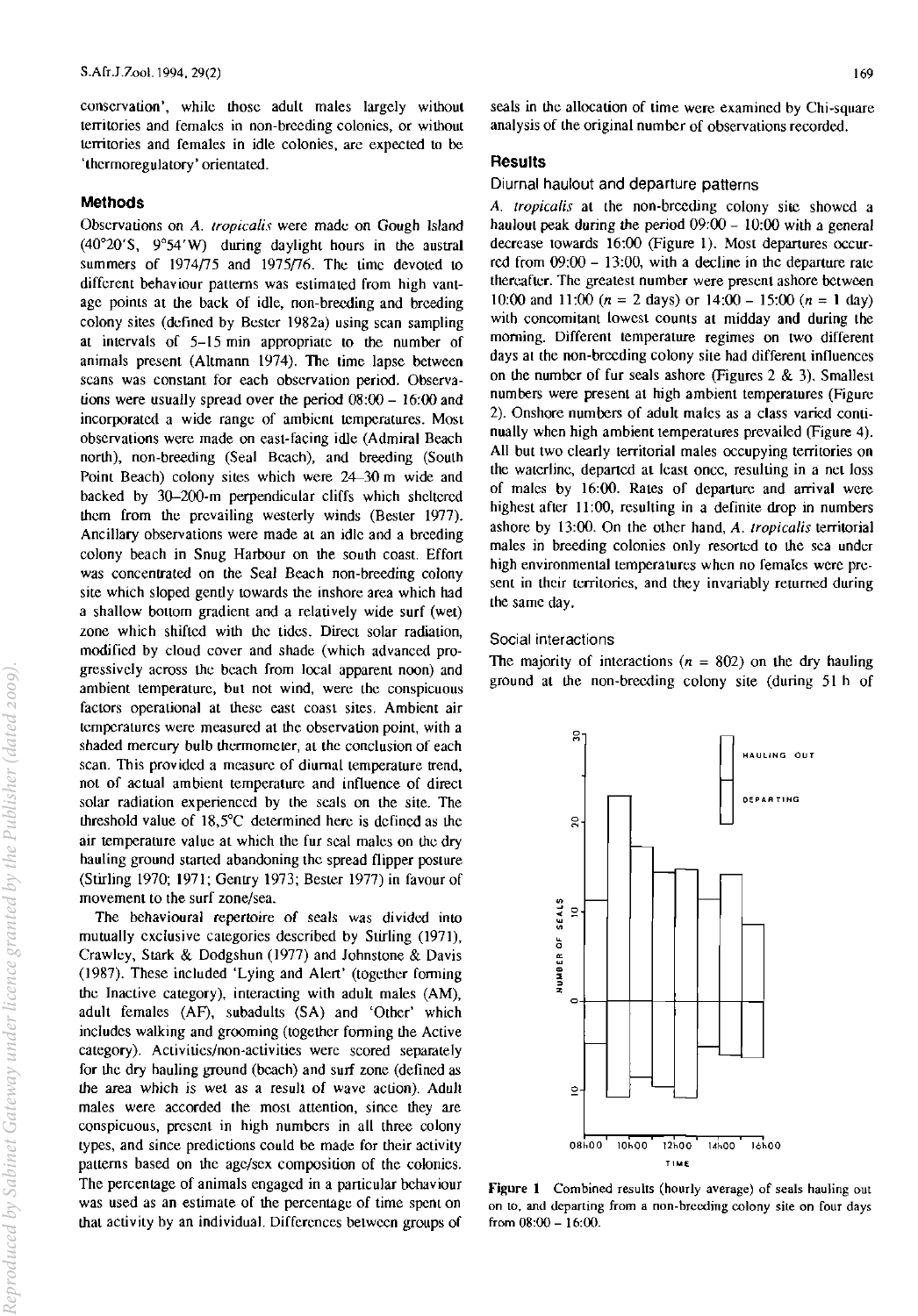

**Figure** 2 Changes in the number of fur seals on the dry hauling ground at a non-breeding colony site during a day with ambient temperatures  $\leq 18.5$ °C.

observation spanning eight days between 20.11.1974 and 17.02.1975) involved at least one member of the subadult class (95,6%) with 77,2% of interactions taking place between subadults. Adult male participation was low, directed mostly at the boisterous subadult class  $(18,0\%)$ , with only 3,5% of interactions being recorded between adult males. Involvement with the few adult females present was negligible.

The diurnal rhythm in interaction frequency on the dry hauling ground was highest from  $08:00 - 09:00$  with a reduction towards midday followed by an increase for the period 14:00 - 16:00 (Figure 5). Despite smaller numbers of seals in the surf zone than on the dry beach, 65,0% of a noted 2290 social interactions was scored here. On average 0,618 interactions were recorded per individual at each scan of seals in the surf zone compared with only 0,045 on the dry zone and the difference was significant ( $\chi^2$ <sub>1</sub> = 27 646, p  $<$  0.001). The difference in interaction frequencies in these two zones is especially evident during midday hours (Figure 6) when surf zone interactions peak and dry zone interactions reach a concomitant low.

Activity in the non-breeding colony, as measured by the frequency of social interactions, increased greatly in the surf zone at ambient temperatures exceeding the 'comfortable' threshold value of 18,5°C (Figure 7). The number of interactions also increased on the dry hauling ground, but



Figure 3 Changes in the number of fur seals on the dry hauling ground at a non-breeding colony site when ambient temperatures exceeded 18,5°C.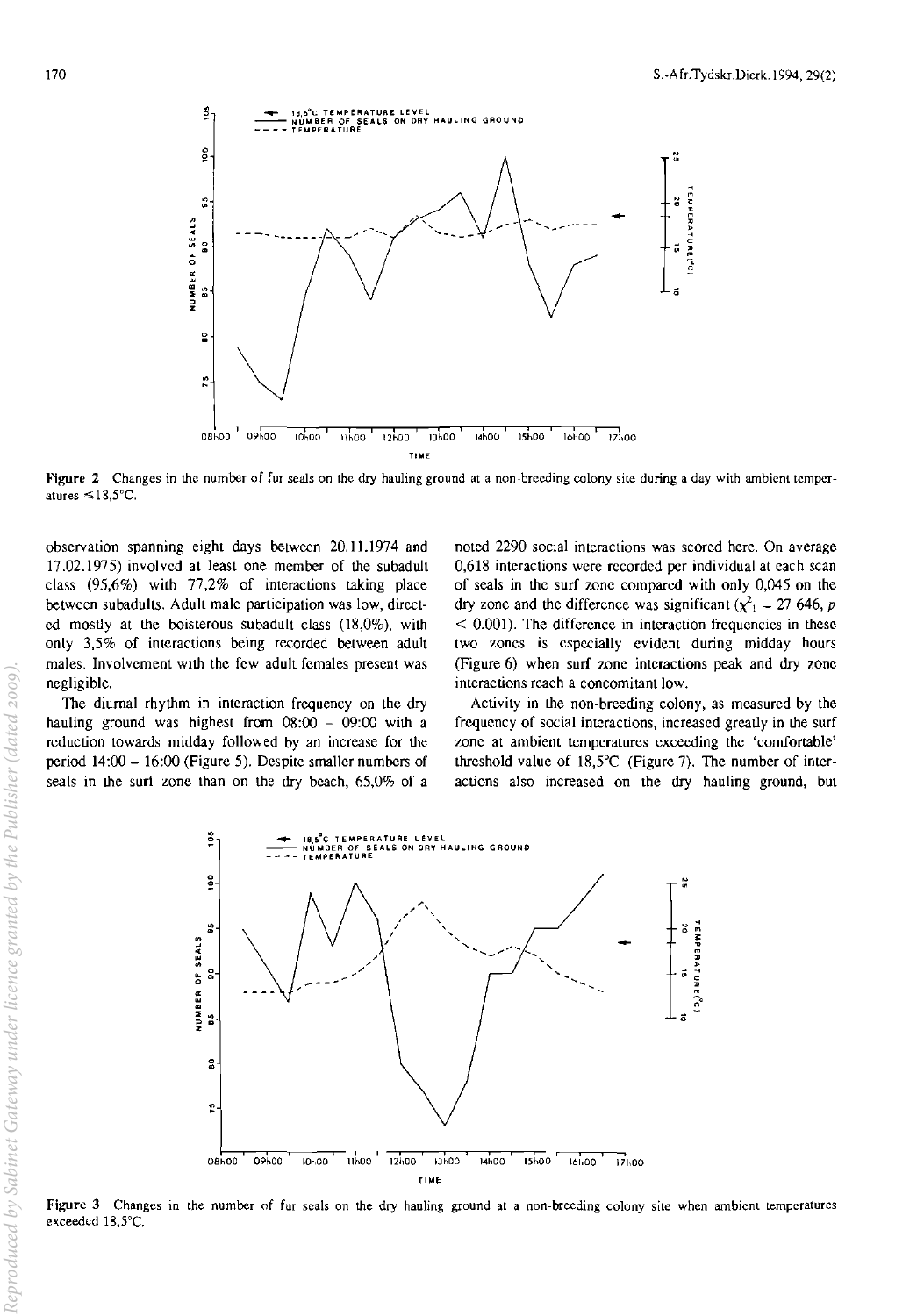

Figure 4 Net change in numbers of adult males at a non-breeding colony site with t-bars showing the change in numbers ashore for each half·hour interval. Ambient temperatures were already limiting at the start of the observation periods.



Figure 5 Diurnal rhythm in interaction frequency of fur seals on the dry hauling ground at a non-breeding colony site, based on observations from  $08:00 - 16:00$  on six days, and expressed as a percentage of the total number of interactions scored ( $n = 734$ ).



Figure 6 Mean number of interactions scored for each half-hour period from  $08:00 - 16:00$  on seven days of observation in the surf zone and dry hauling ground respectively. at a non-breeding colony site.

remained smaller than in the surf zone except at lower temperatures. Rain of considerable quantity and intensity, especially at its outset, effectively reduced the interaction rate of seals in the dry zone (Figure 7). A soft drizzle throughout the day did not elicit such a definite response.



Figure 7 The influence of temperature on the number of social interactions in *A. lropicaiis* at a non-breeding colony site for the period 08:00 - 16:00 on 20.12.1974.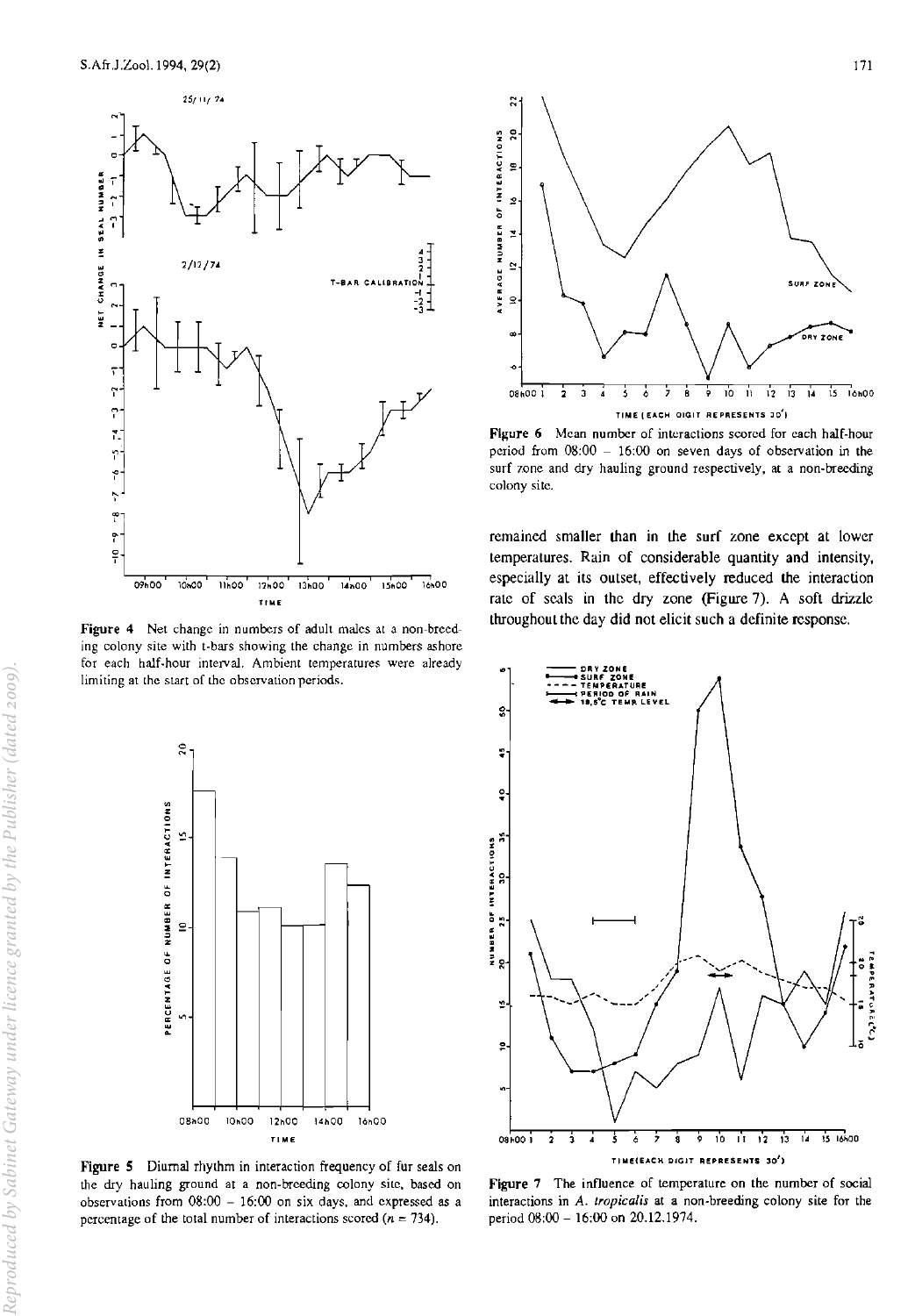**Table 1** Time (%) allocated to different behaviours by adult male fur seals observed for 17 days during the austral summer at idle ( $n = 3110$ observations), non-breeding ( $n = 5475$  observations) and breeding ( $n =$ 4744 observations) colony sites

| Colony type  | Observation<br>time (h) | Categories of behaviour |               |                |             |            |             |  |
|--------------|-------------------------|-------------------------|---------------|----------------|-------------|------------|-------------|--|
|              |                         | Inactive                |               | Active         |             |            |             |  |
|              |                         | Lying<br>%              | Alert<br>$\%$ | AM:AM<br>$q_c$ | AM:AF<br>q, | AM:SA<br>% | Other*<br>% |  |
| Idle         | 23                      | 97.2                    | 0.7           | 0.3            | 0           | 0          | 1,9         |  |
| Non-breeding | 90.3                    | 89,0                    | 4,4           | 0.7            | 0,2         | 4.0        | 1,8         |  |
| Breeding     | 33.3                    | 81,1                    | 12.1          | 1.2            | 3.2         | 1.3        | 1,1         |  |

 $*$  Locomotion and grooming

## Time budgets

Idle adult males had a high inactivity rate, showing little interest in their surroundings which they shared with the larger range of subadult males, No Ierritories were defended,  $97,0\%$  of the time was spent inactive in the lying down and alert positions  $(0-01\%)$  with non-social activities (grooming and locomotion) dominating periods of activity (Table 1). Adult males at non-breeding colony sites, where at least some defend territories, showed increased activity through involvement with the few adult females and numerous subadult males present. They were also more alert than idle adult males  $(\chi^2)$  = 89,4;  $p < 0,001$ ). Despite a high incidence of inactivity, territorial males in breeding colonies spent significantly more time alert than those in non-breeding colonies  $(\chi^2) = 177,1; p < 0,001$  and most active time was spent interacting with adult females (3,18%). Inter-male **interaction, as an expression of vigorous territorial mainte**nance, increased more than that of adult males in nonbreeding ( $\chi^2$ <sub>1</sub> = 4,97;  $p < 0,05$ ) and idle ( $\chi^2$ <sub>1</sub> = 15,8;  $p <$ 0,001) colonies.

Adult males on a particular site showed considerable variation in activity levels, For example, on 25 November 1974, 66% of all interactions by adult males involved only two of the average of nine males under observation from 08:00 - 16:00. On 2 December 1974, two of an average of

**Table 2** Time (%) allocated to different behaviours by adult male ( $n = 5475$  observations) and subadult ( $n = 8650$  observations) fur seals on the dry hauling ground at a non-breeding colony site

| Behaviour | Males | Subadulis | $\mathbf{x}^2$   |
|-----------|-------|-----------|------------------|
| Lying     | 89.0  | 82,3      | 9.4: $p < 0.005$ |
| Alert     | 4.4   | 2.5       | 37.1: p < 0.001  |
| АM        | 0.7   | 0.2       | 21.0, p < 0.001  |
| АF        | 0.2   | 0.0       |                  |
| SΑ.       | 4.0   | 10.2      | 155.8: p < 0,001 |
| Other*    | 1.8   | 4.8       | 83.7 $p < 0.001$ |

**.. Locomotion and grooming** 

23 males observed were responsible for 42% of all interactions logged. On both days the active males occupied **frontline territories.** 

On Ihe dry hauling ground in the non-breeding colony the subadult class spent significantly ( $\chi^2$ <sub>1</sub> = 234,5; p < 0.001) more time active  $(15,3\%)$  than adult males  $(6,7\%)$ , chiefly as a result of peer group involvement  $(10,2\%)$  and nonsocial activities (4,8%). Increased activity, in particular grooming and movement to and from Ihe sea/surf zone, was evident during the higher range of temperatures (Table 2). Time budgets of subadults (Table 3) further show that at any time during the day individuals in the surf zone are significantly more active than those on the dry zone ( $\chi^2$  =  $1525,9; p < 0.001$ ).

## **Discussion**

At the non-breeding colony site, the hauling-out rate of *A. tropicalis* is high during the morning. Towards the afternoon **maximum, or near maximum, numbers arc attained onshore**  which accords well with the peak in New Zealand fur seals A. *jorsteri* during the late afternoon (Stirling 1968; Crawley 1972). The fur seals also leave the beach Ihroughout the day, usually at a lower rate, resulting in a net gain in numbers ashore (present study). The small numbers ashore during the morning suggest a net loss during the evening and night which might be associated with nocturnal feeding (Bester  $\&$  Laycock 1985). This suggests that the 'energy

**Table** 3 Time budget of subadult fur seals on the dry hauling ground and surf zone respectively, for four random hours of observation on three days at a nonbreeding colony site

| Date     | Dry zone    |               | Surf zone    |                  | Mean number of<br>seals present |                    |
|----------|-------------|---------------|--------------|------------------|---------------------------------|--------------------|
|          | Active<br>% | Inactive<br>% | Active<br>Ho | Inactive<br>$\%$ |                                 | Dry zone Surf zone |
| 7.11.75  | 16.8        | 83.1          | 67,9         | 32.1             | 69.5                            | 12.5               |
| 12.11.75 | 6.8         | 93.1          | 76.9         | 23.1             | 50.6                            | 24.3               |
| 14.11.75 | 4.2         | 95.8          | 88.7         | 11.4             | 74.5                            | 14,2               |
| Mean     | 11,4        | 88.6          | 76.0         | 24.0             | 66.0                            | 15.9               |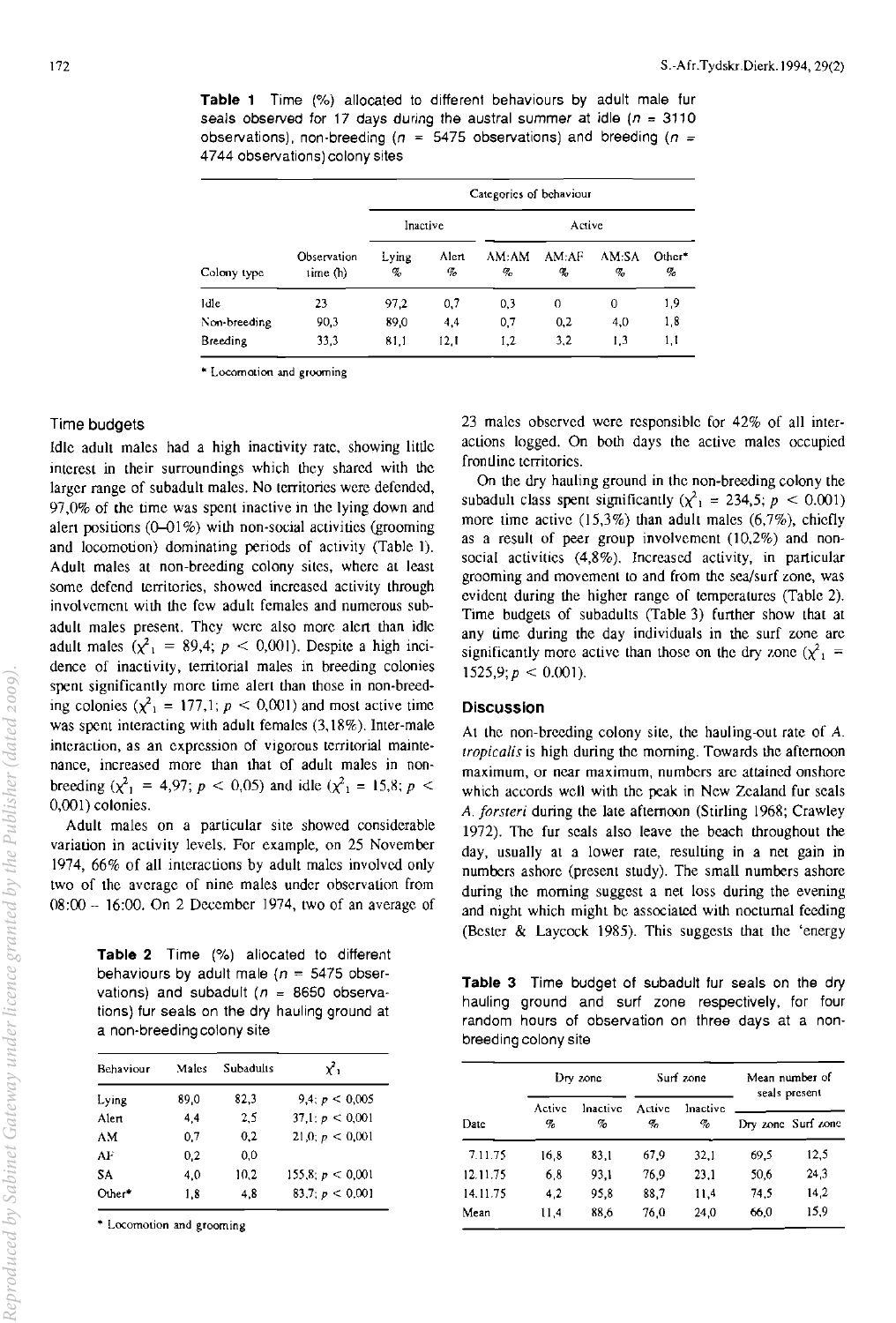conservation' hypothesis is, as predicted, probably not relevant at non-breeding colony sites since idle adult males may leave at least temporarily to feed.

The reversal of the hauling-out and departure rates of the fur seals under conditions of high ambient temperatures during the day suggests that, while the species can cope with thermal loading under moderate conditions, the ultimate response to excessive solar radiation and high environmental temperatures is movement to the surf zone and the shallows/ sea. This is evident during midday hours when high temperatures prevail, especially when a threshold value of  $18,5^{\circ}$ C is exceeded, and indicates that the limits to which their physiological and behavioural mechanisms can extend their thermal tolerance have been exceeded (Fay  $& Ray$  1968).

The exodus is conspicuous at non-breeding colony sites where all age classes are involved (this study) and for adult females at breeding colony sites (Bester 1977), as also seen in A. *jorsteri* (Gentry 1973; Miller 1974). At non-breeding colony sites temperature-induced departures of adult males are common and a result of relaxed territorial control in the absence of females (this study). Territorial males at breeding colony sites, away from the water-line and without the added incentive to remain when without females in their territories, are also more likely to respond by temporarily abandoning these territories, similar to other breeding male otariids (Bartholomew & Wilke 1956; Rand 1967; Gentry 1973), when thermoregulatory behaviour overrides reproductive activities (Whittow 1987). The migration onto the surf zone and into the sea by the fur seals suffering heat stress suggests that they take advantage of the favourable temperature gradient that exists for heat loss, the increased **interaction rate in the surf zone resulting from the increased**  population pressure there.

High ambient temperatures in conjunction with high solar radiation markedly influenced the activity patterns of A. *Iropicolis* at non-breeding and idle colony sites, speeifically since lack of involvement with territories or breeding allows the fur seals to respond readily to heat load. The diurnal rhythm in interaction frequency on the dry hauling ground followed the hauling and departure rate of the fur seals, with peaks associated with high turnover ashore (morning) or increased density (afternoon). The low interaction frequency around noon relates to higher ambient temperatures, as in A. *forsteri*, where the herding behaviour of territorial males is depressed at high temperatures (Miller 1974), and *Callor*hinus ursinus, which responds to an increase in environ**mental temperatures with a decrease in general activity**  (Bartholomew & Wilke 1956). The marked higher activity level in the surf zone, on the other hand, is related to the favourable temperature gradient. Perhaps significantly, most active adult males on non-breeding colony sites occupy **foremost territories situated on the water-line, an area**  favoured by all age/sex categories when high ambient temperatures prevail and subjected to the movement of arriving and departing seals throughout the day. A. *forsteri* males are also relatively inactive during the hot midday except for those positioned on the water-line (Miller 1974).

Although the interaction rate declined on the dry hauling ground at high temperatures, the increase in activity resulted chiefly from the movement of seals to and from the water. In addition, the increase in the per cent time spent grooming

is also linked to the movement between surf zone and dry hauling ground. Grooming is a normal reaction of A. *tropicalis* **after immersion in water and most ex lcnsive grooming**  in A. *forsteri* generally took place immediately after the seal left the water (Stirling 1970). The increase in the grooming action is also evident during periods of prolonged rain or even after a short downpour (Bester 1977). The initial depression of the interaction rate is probably the result of discomfort caused by the percussive effect of the raindrops (Bonner 1968).

It can be concluded that the daily change in numbers ashore, the relative contribution of the different age and sex classes, their location and distribution on site, and prevailing weather conditions clearly influence the pattern of inter**action and allocation of time to the various activities in A.**  *Iropicalis.* The overall picture for all age classes is high inactivity, which is particularly evident in adult males, idle or territorial, and is matehed by the behaviour in other pinnipeds (Stirling 1971; Crawley *et al.* 1977; McCann 1983; Anderson & Harwood 1985).

Time allocation patterns in this study seem to accord with the conclusions on the effects of finite resources on behaviour reached by the majority of studies (Stirling 1971; Sandgren 1976; Crawley *et al.* 1977; Anderson & Harwood 1985), although Miller (1971) and Boness (1984) thought it unlikely that a territorial male's reserve affects its activity budget. Boness (1984) did not allow for a relationship between size and sexual success (Anderson & Harwood 1985), and Miller (1975) considered the relationship between large body size and the ability to fast for prolonged periods probably of secondary importance among territorial male fur seals.

Large adult A. *tropicalis* males at idle and non-breeding colony sites in this study expend little energy but do not enhance their opportunities to mate and contribute to the gene  $pool$  - this would require relocation to breeding **colony siLes. Since activity consistently results in an increase**  in core body temperature of pinnipeds (Bartholomew & Wilke 1956; McGinnes & Southworth 1967; Whittow et al. 1975), and since sea lions that sleep (engendering a substantial reduction of metabolic heat production and body temperature  $-$  Matsuura & Whittow 1973) during exposure to heat are likely to be more tolerant than those that are awake (Whittow *et al.* 1975), it is suggested that A. *Iropicalis* reduces the risk of over-heating by inactivity. As this affects adult males whatever their status  $(93,2 - 97,9\%)$ of time spent inactive) in a species where local distribution is also affected by thermoregulatory considerations (Bester 1982a; 1982b), this study suggests that inactivity is a behavioural characteristic which serves a dual purpose. Inactivity first and foremost reduces endogenous heatloading in response to proximate environmental stimuli in the absence of a favourable heat loss gradient, and secondly, reduces energy expenditure. Both factors seem to be important in the ability of males to maintain their position on a beach for protracted periods during the breeding season.

### **Acknowledgements**

This study was carried out under the auspices of the Mammal Researeh Institute, University of Pretoria. Funds